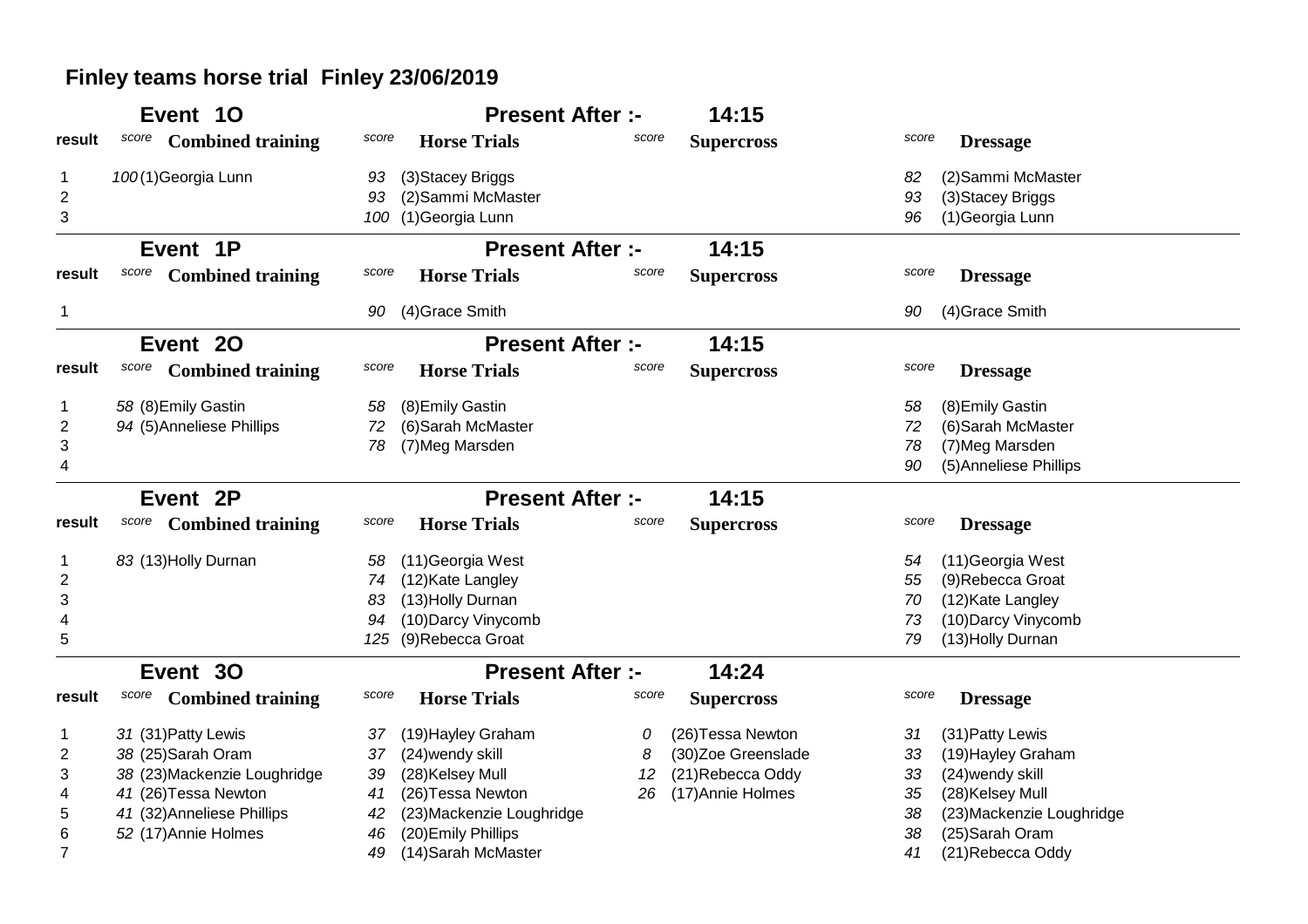| 8              |                                   | 51    | (18)Sarah Berry         |       |                     | 41    | (32) Anneliese Phillips |
|----------------|-----------------------------------|-------|-------------------------|-------|---------------------|-------|-------------------------|
| 9              |                                   | 53    | (21) Rebecca Oddy       |       |                     | 41    | (26) Tessa Newton       |
| 10             |                                   | 74    | (17) Annie Holmes       |       |                     | 46    | (20) Emily Phillips     |
| 11             |                                   | 77    | (25)Sarah Oram          |       |                     | 47    | (22) Adele Eddy         |
| 12             |                                   |       |                         |       |                     | 48    | (17) Annie Holmes       |
| 13             |                                   |       |                         |       |                     | 49    | (14) Sarah McMaster     |
| 14             |                                   |       |                         |       |                     | 51    | (18) Sarah Berry        |
|                | Event 3P                          |       | <b>Present After :-</b> |       | 14:24               |       |                         |
| result         | score<br><b>Combined training</b> | score | <b>Horse Trials</b>     | score | <b>Supercross</b>   | score | <b>Dressage</b>         |
|                | 31 (41) Rebecca Groat             | 18    | (44) Rory Hamilton      | 0     | (41) Rebecca Groat  | 14    | (44) Rory Hamilton      |
| $\overline{2}$ | 34 (43) Caitlin Blanch            | 31    | (41) Rebecca Groat      | 0     | (40) Majenta Little | 22    | (37) Astrid Vinycomb    |
| 3              | 41 (35) Courtney Lunn             | 36    | (45) Alice Langley      | 5     | (38)Jasmine Weeks   | 22    | (43) Caitlin Blanch     |
| 4              | 46 (36) Evie Kamevaar             | 41    | (35)Courtney Lunn       | 11    | (35)Courtney Lunn   | 31    | (41) Rebecca Groat      |
| 5              | 57 (42) Sophie Sawyer             | 44    | (40)Majenta Little      | 53    | (42) Sophie Sawyer  | 36    | (45) Alice Langley      |
| 6              |                                   | 45    | (34) Hayley Berry       | 80    | (43) Caitlin Blanch | 41    | (35) Courtney Lunn      |
| 7              |                                   | 48    | (33)Megan Arne          |       |                     | 44    | (40) Majenta Little     |
| 8              |                                   | 56    | (39)Holly Lloyd         |       |                     | 44    | (33) Megan Arne         |
| 9              |                                   | 88    | (37) Astrid Vinycomb    |       |                     | 45    | (34) Hayley Berry       |

0 1*0*2 (43)Caitlin Blanch 46 (36)Evie Kamevaar 103 (42)Sophie Sawyer 50 (42)Sophie Sawyer 50 (42)Sophie Sawyer

10

11

12

## <sup>56</sup> (39)Holly Lloyd **Present After :- 16:31**

|        | Event 40                          |       | <b>Present After :-</b>      |       | 16:31                  |       |                              |
|--------|-----------------------------------|-------|------------------------------|-------|------------------------|-------|------------------------------|
| result | score<br><b>Combined training</b> | score | <b>Horse Trials</b>          | score | <b>Supercross</b>      | score | <b>Dressage</b>              |
|        | 24 (81) Cassie Lea                | 18    | (54) Alice Grimshaw          | 0     | (57) Evie Kamevaar     | 17    | (68) Lana Sweeney            |
|        | 26 (77)Meg Campbell               | 27    | (67) Kitty Lawton            |       | (65) Jamilla Campbell  | 18    | (54) Alice Grimshaw          |
| 3      | 29 (69) amelia wells              | 28    | (52) Rhiannon McInerney-Robe | 3     | (46) Jess Nelson       | 24    | (81) Cassie Lea              |
| 4      | 29 (70) Heidi McGrath             | 29    | (70) Heidi McGrath           | 4     | (64) Tiarna Deegenaars | 25    | (70) Heidi McGrath           |
| 5      | 31 (65) Jamilla Campbell          | 29    | (69) amelia wells            | 4     | (82) Jess Nelson       | 26    | (77) Meg Campbell            |
| 6      | 31 (46) Jess Nelson               | 31    | (65) Jamilla Campbell        | 8     | (55)Kim Cross          | 26    | (75) Ashley Norris           |
|        | 33 (63) Cassie Lea                | 31    | (46) Jess Nelson             | 13    | (67) Kitty Lawton      | 27    | (66) Louise Crowhurst        |
| 8      | 33 (55)Kim Cross                  | 33    | (55)Kim Cross                | 14    | (70) Heidi McGrath     | 27    | (78) Heather Campbell        |
| 9      | 34 (75) Ashley Norris             | 33    | (76) Sean Morphett           | 20    | (48) Holly Durnan      | 27    | (67) Kitty Lawton            |
| 10     | 39 (48) Holly Durnan              | 35    | (51) Wendy Hartin            | 21    | (60)Zoe Stockton       | 28    | (52) Rhiannon McInerney-Robe |
| 11     | 39 (78) Heather Campbell          | 37    | (68) Lana Sweeney            | 33    | (78) Heather Campbell  | 29    | (55)Kim Cross                |
| 12     | 41 (64) Tiarna Deegenaars         | 41    | (64) Tiarna Deegenaars       | 51    | (77) Meg Campbell      | 29    | (76) Sean Morphett           |
| 13     | 47 (62) Zoe Greenslade            | 45    | (57) Evie Kamevaar           |       |                        | 29    | (69) amelia wells            |
| 14     | 50 (60)Zoe Stockton               | 45    | (53)Lorelle Starr            |       |                        | 30    | (47) Carisa Oakley           |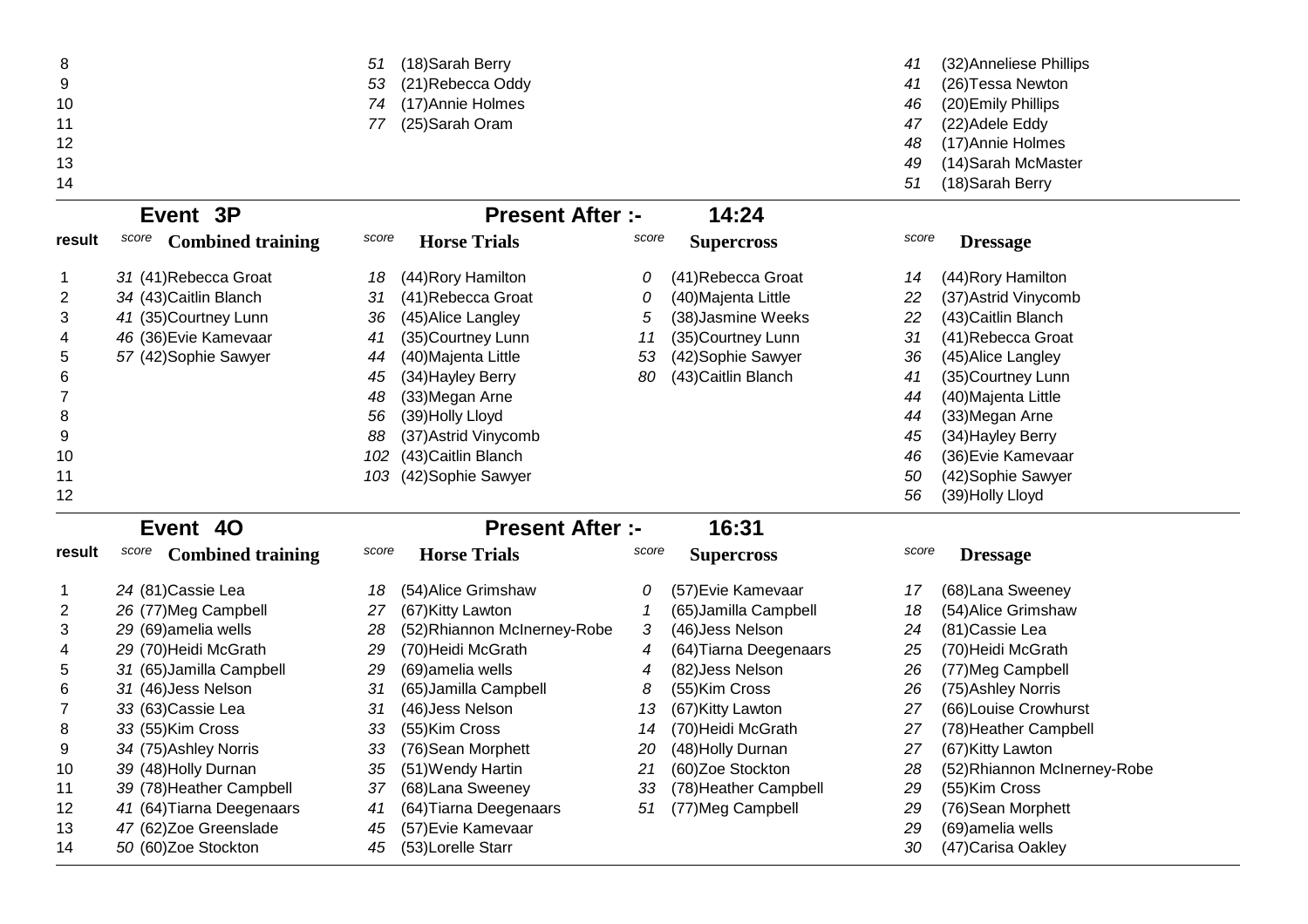|                                                                    | Event 4P                                                                                                                                                                                                          | <b>Present After :-</b>                                                                                                                                                                                                                                                                                                             | 16:31                                                                                                                                                                                             |                                                                                                                                                                                                                                                                                                                                                                                                                        |
|--------------------------------------------------------------------|-------------------------------------------------------------------------------------------------------------------------------------------------------------------------------------------------------------------|-------------------------------------------------------------------------------------------------------------------------------------------------------------------------------------------------------------------------------------------------------------------------------------------------------------------------------------|---------------------------------------------------------------------------------------------------------------------------------------------------------------------------------------------------|------------------------------------------------------------------------------------------------------------------------------------------------------------------------------------------------------------------------------------------------------------------------------------------------------------------------------------------------------------------------------------------------------------------------|
| result                                                             | score<br><b>Combined training</b>                                                                                                                                                                                 | <b>Horse Trials</b><br>score                                                                                                                                                                                                                                                                                                        | score<br><b>Supercross</b>                                                                                                                                                                        | score<br><b>Dressage</b>                                                                                                                                                                                                                                                                                                                                                                                               |
| 2<br>3<br>4<br>5<br>6<br>8<br>9<br>10<br>11<br>12                  | 34 (88) Stephanie Paddle<br>37 (90) Abbey Lawson<br>40 (89) madison amore                                                                                                                                         | (92) Grace West<br>31<br>(88) Stephanie Paddle<br>34<br>(89) madison amore<br>40<br>(96) Lilli Hamilton-Cronin<br>40<br>(95) Oskar Smartt<br>42<br>(83) April Marsh<br>53<br>(90) Abbey Lawson<br>57<br>(85) Megan Arne<br>62<br>(91) Amber King-Gee<br>66<br>(93) Maggie Chant<br>111<br>(97) Tessa Clayton<br>154                 | (89) madison amore<br>0<br>(87) Olivia Griffiths<br>(88) Stephanie Paddle<br>4<br>(94) madelyn Hatty<br>12<br>(90) Abbey Lawson<br>20<br>(91) Amber King-Gee<br>21<br>22<br>(86) Ashlee Magnusson | (92) Grace West<br>31<br>(88) Stephanie Paddle<br>34<br>(90) Abbey Lawson<br>37<br>(95) Oskar Smartt<br>38<br>(84) Hayley Berry<br>40<br>(89) madison amore<br>40<br>(96) Lilli Hamilton-Cronin<br>40<br>(83) April Marsh<br>41<br>(85) Megan Arne<br>42<br>(97) Tessa Clayton<br>43<br>(93) Maggie Chant<br>43<br>(91) Amber King-Gee<br>45                                                                           |
|                                                                    | Event 50                                                                                                                                                                                                          | <b>Present After :-</b>                                                                                                                                                                                                                                                                                                             | 16:10                                                                                                                                                                                             |                                                                                                                                                                                                                                                                                                                                                                                                                        |
| result                                                             | score<br><b>Combined training</b>                                                                                                                                                                                 | score<br><b>Horse Trials</b>                                                                                                                                                                                                                                                                                                        | score<br><b>Supercross</b>                                                                                                                                                                        | score<br><b>Dressage</b>                                                                                                                                                                                                                                                                                                                                                                                               |
| 1<br>2<br>3<br>4<br>5<br>6<br>8<br>9<br>10<br>11<br>12<br>13<br>14 | 12 (119) Jack Newton<br>17 (111) Alisha Macumber<br>20 (101) Erin Anderson<br>21 (109) Libby Taylor<br>25 (104) isabella Spence<br>36 (116) Pauline Brodie<br>39 (108)Shelley Kamevaar<br>42 (99) Alison Faulkner | (119) Jack Newton<br>12<br>(106) Nicole Prior<br>14<br>(115)Rebecca Bennett<br>16<br>(111) Alisha Macumber<br>17<br>(101) Erin Anderson<br>20<br>(104) isabella Spence<br>33<br>(116) Pauline Brodie<br>36<br>36<br>(112) Rachel Stephenson<br>(100) sara hayes<br>49<br>93<br>(113) Bianca Phillips<br>(110) Jadzia Beagley<br>108 | (116) Pauline Brodie<br>(119) Jack Newton<br>6<br>(111) Alisha Macumber<br>9<br>(101) Erin Anderson<br>20<br>(113) Bianca Phillips<br>71<br>(122)bo hughes<br>87<br>(123) Araminta Mason<br>90    | (119) Jack Newton<br>12<br>(106) Nicole Prior<br>14<br>(115)Rebecca Bennett<br>15<br>(109) Libby Taylor<br>17<br>(111) Alisha Macumber<br>17<br>(105) Miley Clarke<br>17<br>(104) isabella Spence<br>18<br>(101) Erin Anderson<br>20<br>(117) Maggi Gray<br>21<br>(113) Bianca Phillips<br>22<br>28<br>(107) Carlee Ryder<br>(112) Rachel Stephenson<br>36<br>(116) Pauline Brodie<br>36<br>38<br>(99) Alison Faulkner |
|                                                                    | Event 5P                                                                                                                                                                                                          | <b>Present After :-</b>                                                                                                                                                                                                                                                                                                             | 16:10                                                                                                                                                                                             |                                                                                                                                                                                                                                                                                                                                                                                                                        |
| result                                                             | score<br><b>Combined training</b>                                                                                                                                                                                 | score<br><b>Horse Trials</b>                                                                                                                                                                                                                                                                                                        | score<br><b>Supercross</b>                                                                                                                                                                        | score<br><b>Dressage</b>                                                                                                                                                                                                                                                                                                                                                                                               |
| 2<br>3<br>4                                                        | 19 (127) Blake Durnan<br>20 (125) Mia Gowty<br>22 (131) Olivia McCallum<br>29 (140) sara hayes                                                                                                                    | (133) Emelia Chrys<br>9<br>(126) Nellie Linden<br>18<br>29<br>(140) sara hayes<br>(128) erica hayes<br>29                                                                                                                                                                                                                           | (128) erica hayes<br>14<br>(124) sara hayes<br>31<br>(125) Mia Gowty<br>56                                                                                                                        | 9<br>(133) Emelia Chrys<br>(138) Charlie Alberni<br>13<br>(139) Jessica Mangan<br>13<br>(125) Mia Gowty<br>16                                                                                                                                                                                                                                                                                                          |